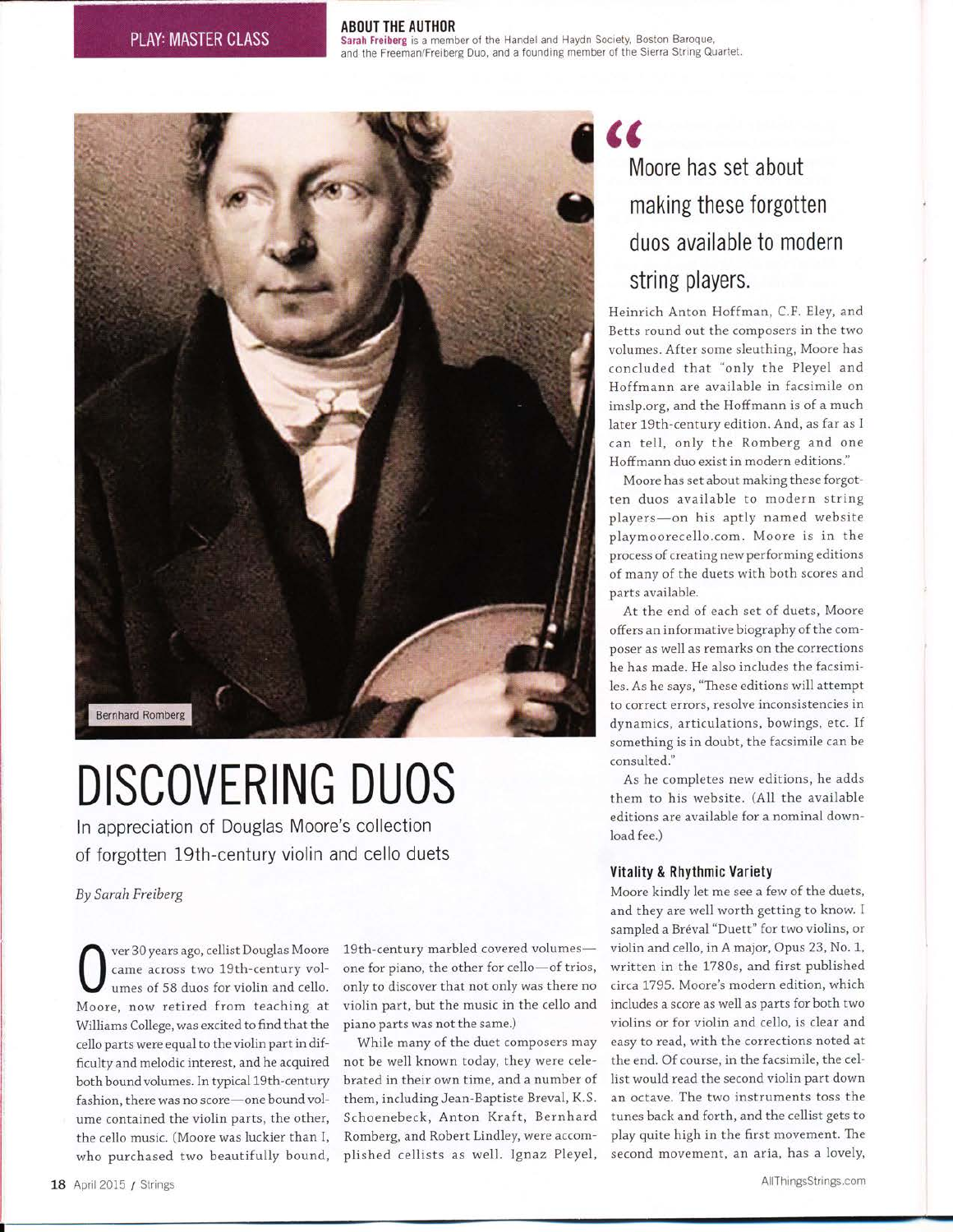surprisingly chromatic minor section, and the final, charming'AIIegro ma non presto" is full of vitality and rhythmic variety.

I had not heard of Karl Siegmund Schoenebeck, and Moore couldn't find mention of him in either the New Grove Dictionary of Music or its German counterpart, the MGG (Die Musik in Geschichte und Gegenwart), but he did ascertain that Schoenebeck was born in 1758, began the cello at 18, worked in Leipzig, and composed several operas and concertos as well as the three duets, Opus B, which are in Moore's collection, and which were first published around 1800.

The first duo, in D major, is showy and includes plenty of thumb position work for the cello-but is well written and very manageable. Anton Kraft may best be remembered as the cellist for whom Haydn composed his cello concerto in D Major, and also for whom Beethoven wrote his "Triple" concerto. He was also a composer, in his own right. His "Grand Duo Concertant" Opus 3, No. 1, shows him to be a fine

composer who wrote extremely well for his own instrument.

As one might guess from the title, the two instruments share equally in showy passagework, and there is a nice little written-out recitative that connects the slow movement to the finale.

#### A Cello Potpourri

Another interesting 19th-century composition that is available on Moore's website is the "Potpourri for the Violoncello, accompanied by String Quartet, Op.71" by cellistcomposer J.J.F. Dotzauer, who is perhaps best remembered today for his volumes of etudes. Moore believes that the "Potpourri" has not been reissued since its publication circa L823. He notes "This will be in facsimile only, with the solo-cello part along with the four quartet parts. The quartet-cello part indicates a bass playing with the cello." The four brief movements are quite a showcase for the solo cello, with plenty of thumb position work, including octaves, as well as string crossings and scalar passages.

Moore is to be commended for making this little-known repertoire available to today's violinists and cellists.

 $\alpha$ 

Moore is to be commended for making this little-known repertoire available to today's violinists and cellists. He offers the duos and the "Potpourri" on his website for purchase to download in PDF form. He includes a special price if you want to buy an entire set-each Kraft duet is \$8, but all three cost just \$20.

So check out playmoorecello.com, and start playing some challenging 19thcentury duets.



AllThingsStrings.com